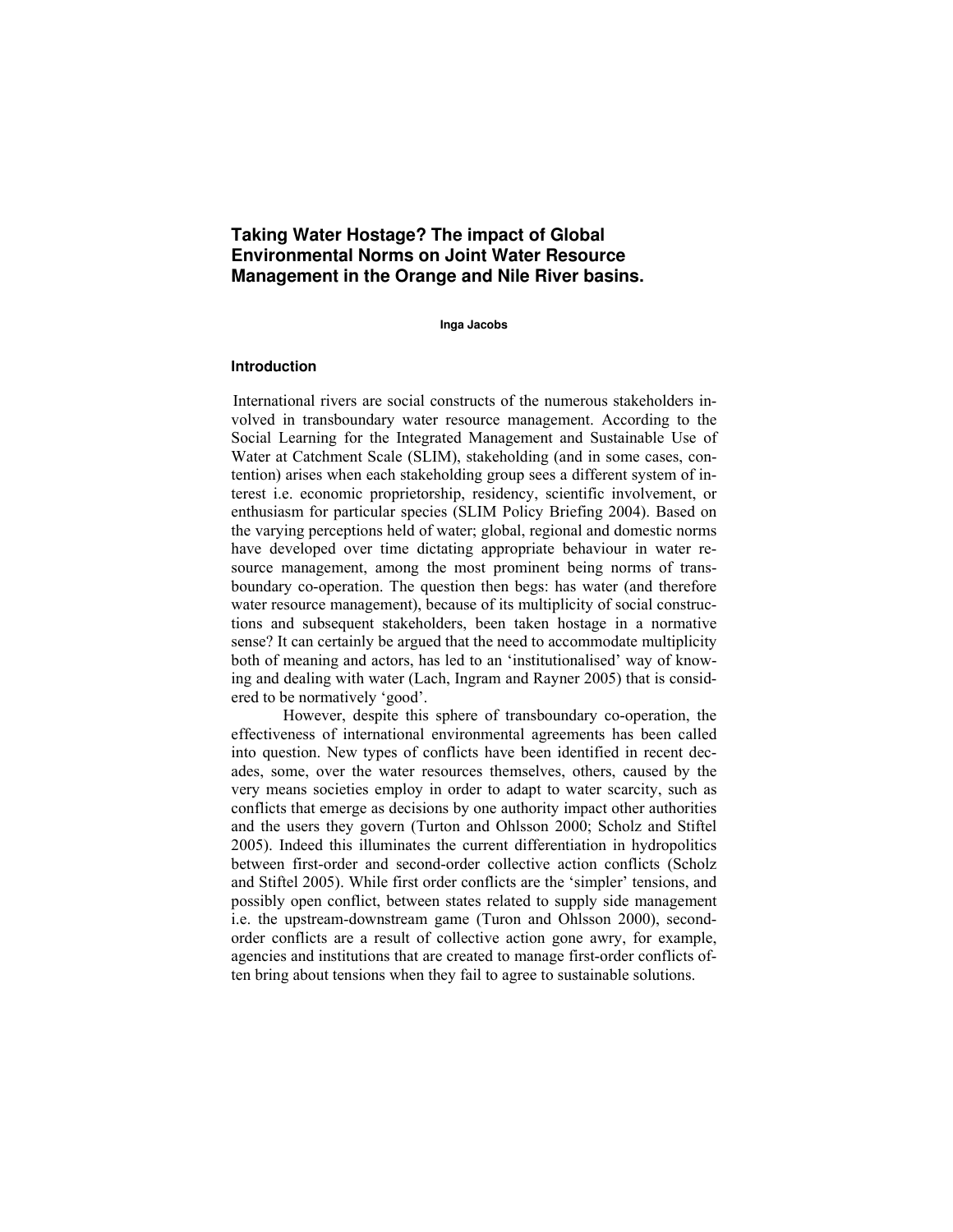This paper, therefore, seeks to broadly examine the impact of global norms of transboundary co-operation upon regional water resource management as well as their influence on the domestic structures of riparian water policy in the Nile and Orange River basins, where these norms are not created but have emerged. In other words, to what degree does global norm internalisation aid in the changing of interests (and therefore state policy) as identities are reconstructed to a more environmentally friendly yet sustainable joint water management system? Moreover, notwithstanding their varying degrees of water demand/securitisation, riparians present fairly different political cultures/identities and social institutions which have affected the distinctive way in which they have responded to the influence of these norms. It is therefore equally important to understand the domestic milieu of riparian states when attempting to form linkages between local and global levels of water governance.

 A practical significance of the use of the Orange River and the Nile as case studies is that scholars, have considered the Orange River as one of the seventeen basins "at risk" of erupting in conflict in the shortterm, while the Nile is listed as one of the basins as currently in conflict and in the midst of negotiations (Wolf et al. 2003). Moreover, the Orange River basin is considered to be a 'closed' river i.e. no more utilisable outflow of water available, which leads to a securitisation of water for the respective riparians. That said, however, the Orange River has the most comprehensive history of successful water regime creation in the entire SADC region due to a high dependence on the resource-base for long-term economic growth. The Nile River basin is also a unique case because while it has ten riparian states, hydropolitics has been, up until recently, dominated by Egypt, which has developed its water-related infrastructure unilaterally. As a result of colonial treaties, longstanding ethnic/religious cleavages, distrust and the nature of these riparian states, co-riparian relations deteriorated over time, increasing the potential for contentious issues to escalate into conflict. Until the creation of the Nile Basin Initiative and its successor, the Nile Basin Commission, the Nile's challenge has been basin-wide co-operation. The Nile River basin, therefore, presents an excellent case study to analyse transboundary co-operation as an emerging set of international environmental norms.

 This investigation draws from the researcher's current research in hydropolitics in Africa and attempts to approach the water conflict discourse within International Relations from a constructivist perspective to include an analysis of the effect of norms and norm development on regional approaches to water management and water management reform. Additionally, this approach highlights the applicability of a normative conceptual framework to understanding multi-level water governance.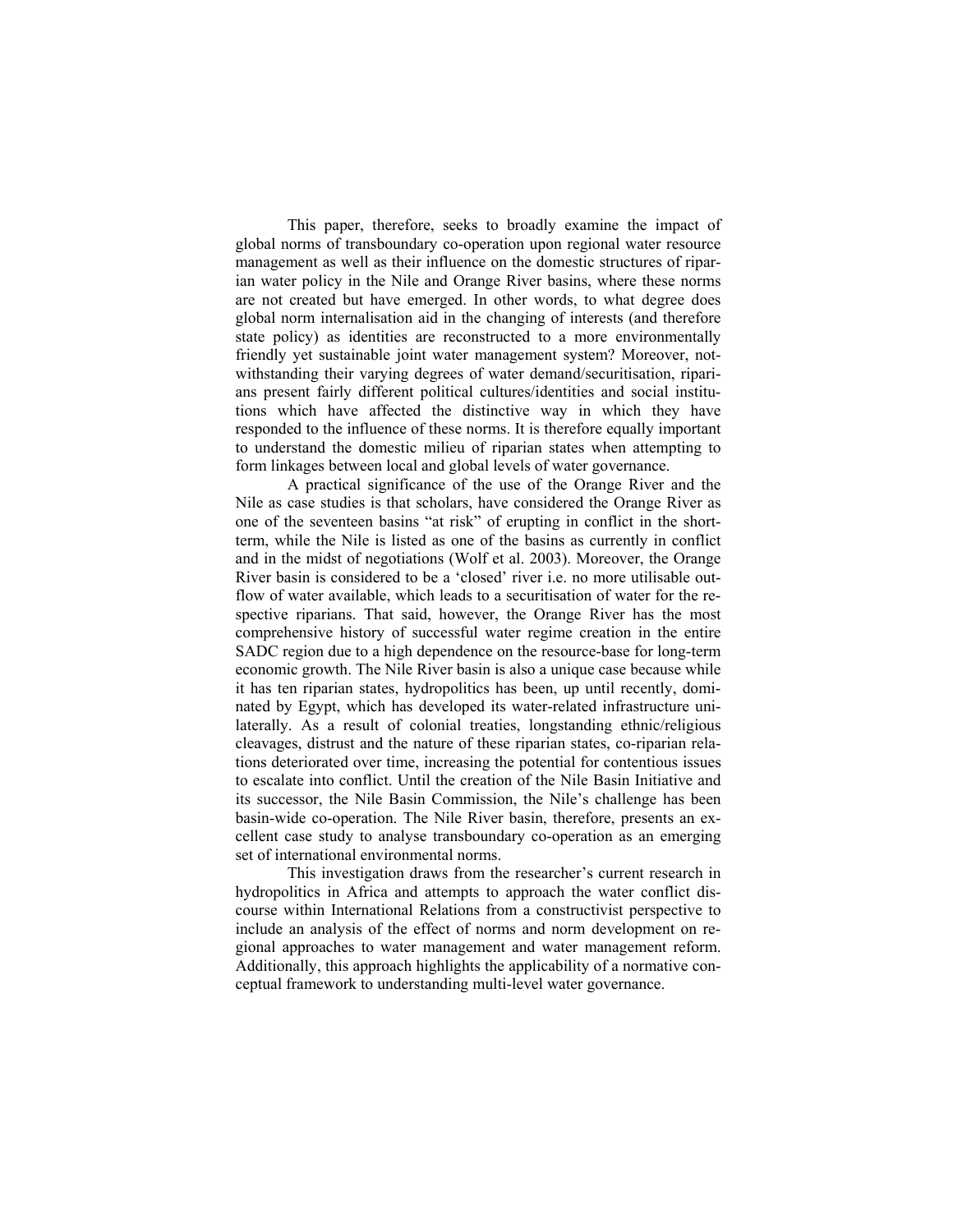### **Global Norms and the 'logic of appropriateness'**

Defined as a standard of appropriate behaviour for actors with a given identity, norms account for policy outcomes because they shape the social contexts in which we operate and also our perception of the social context by defining and influencing our behaviour (Boekle, Rittberger and Wagner 1999). "International norms both constrain and create the realm of possible foreign policy actions, producing a narrower range of potential policy choices" (Howard 2004). For constructivists such as Boekle et al. (1999), the 'logic of appropriateness' is apt in this regard. These authors argue that contrary to a rationalist perspective where actors anticipate the consequences of their actions in order to choose the alternative which will maximise their self-regarding utility, a 'logic of appropriateness' takes socially shared, value-based expectations of behaviour as its foundational point of reference (Boekle et al. 1999).

The intersubjectively shared nature of norms deserves to be highlighted since this is essentially how new norms arise. If and when enough actors, both state and non-state, have a shared belief and act on it, then it becomes a norm. According to many constructivists, therefore, the strength of a norm depends on two properties: on its commonality, i.e. on how many actors of a social system share a value-based expectation of behaviour, and on its specificity, i.e. on how precisely a norm distinguishes appropriate from inappropriate behaviour (Boekle et al. 1999).

## **Norm emergence and the impact of Norm Entrepreneurs**

According to Finnemore and Sikkink (1998), norms emerge when norm entrepreneurs use organisational platforms to convince a critical mass of state (norm) leaders to embrace new norms. Norm entrepreneurs are therefore agents who have strong notions about appropriate or desirable behaviour in their community (Finnemore and Sikkink 1998). Furthermore, they must compete with the existing constellation of norms in order for the norms which they advocate to gain acceptance (Finnemore and Sikkink 1998). Constructivism's importance here is tremendous in that it (more so than other theories) emphasises the role of agency, the capacity of actors to redefine interests and preferences. There is, therefore, a need to identify:

1. Who the norm entrepreneurs of a global norm are globally/regionally and,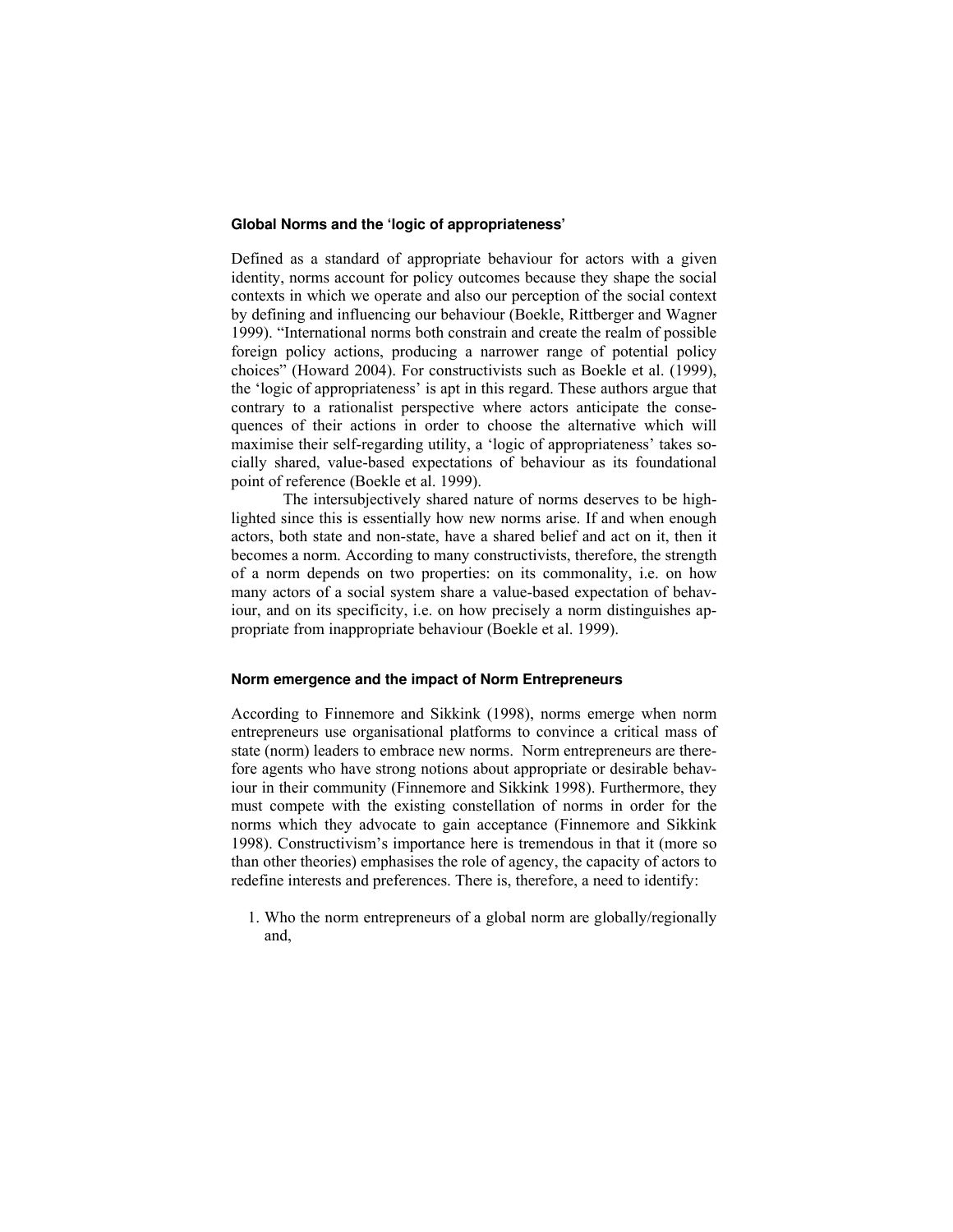2. Within a specific domestic environment, the make-up of the normentrepreneurs or advocacy coalitions which try to push domestic norm-based change through the state and how they do so.

 In the early stages of norm emergence, entrepreneurs largely rely on persuasion (Elgstrom 2000). They use persuasion to get the norms they advocate on the agenda and to convince major actors to pay attention to the issue (Elgstrom 2000). However, while contemporary international norms literature has emphasised the role of persuasion and social learning among political leaders in the process of international norm emergence, in environmental affairs, it is typically not sufficient for political leaders to be persuaded of the appropriateness of a norm for it to alter the behaviour of a particular state (Cass 2005). The norm must be thoroughly integrated into domestic political discourse and eventually be incorporated into the foreign and domestic policies of the state (Cass 2005). While national leaders play a fundamental role in this process, in most cases the norm must be accepted by enough domestic actors for it to significantly alter national behaviour (Cass 2005). The domestic salience of the global norm is therefore extremely significant in norm emergence as well as in the socialisation process as will later be discussed.

 Finnemore and Sikkink (1998) advance their thesis by arguing that in order for norms to emerge and gain acceptance, an international norm must reach a threshold or tipping point and then become "institutionalised in specific sets of international rules and organisations." When this tipping point occurs is dependant upon two factors; that is, a). it seldom occurs before one-third of total states in a system adopt the norm and b). critical states (without which the achievement of the normative goal is compromised) must adopt the norm (Finnemore and Sikkink 1998).

#### **Norm Cascade**

Once a global norm has emerged, norm cascading occurs when states adopt the global norm through a process of socialisation by external actors. Various types of actors such as intergovernmental organisations (IGOs), non-governmental organisations (NGOs) and transnational advocacy networks, can exert 'moral influence' on state interests and contribute to major changes in norms and behaviour (Elgstrom, 2000: 459). Indeed, Finnemore and Sikkink reiterate this point by highlighting how international organisations, in particular, use expertise and information to change the behaviour of other states (Finnemore & Sikkink, 1998: 899). Additionally, an epistemic community is created by a dense network of activists,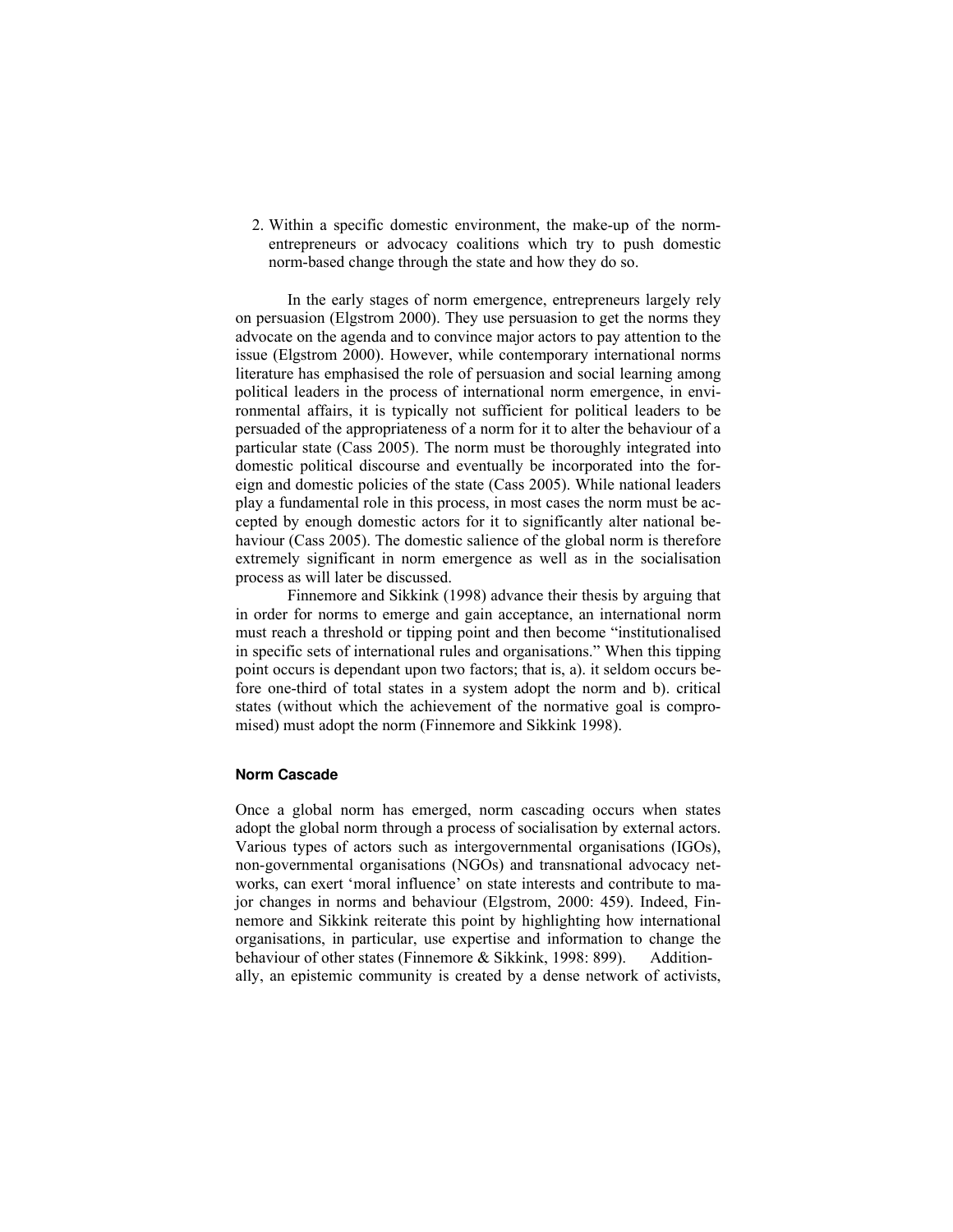policy makers, academics, and entrepreneurs, who are influential in setting the agenda and defining the interests related to water resource management. Moreover, given the highly technical nature of water engineering, hydrology, and other environmental, ecological and soil and land management sciences, this network comprises of an exclusive club of experts who dominate the production and application of knowledge (Swatuk 2005). Often, their conservationist or technical interests therefore take precedence over that of local actors (farmers, pastoralists etc) in that they are present at organisational platforms to convince policy-makers to embrace global environmental norms while local actors are not (Swatuk 2005).

 What this study is concerned with however, is not so much the degree to which states socialise (although this process occurs simultaneously with the one under discussion), but rather the degree to which they *are* socialised. States acknowledge the norms of international society as standards of appropriate behaviour because their identities as states depend on their membership in international society (Schimmelfennig 1994). For instance, states are only considered sovereign when they are recognised as such by other states (Biersteker and Weber 1996 as cited in Boekle et al. 1999). In short, states are constantly concerned with their reputation as recognised (i.e. norm-compliant) members of international society i.e. as 'good' global citizens. They, therefore, comply because of peer pressure (Finnemore and Sikkink 1998).

 And finally, two national-level factors are also imperative to socialisation processes and provide explanations for important cross-national variations in compliance with and interpretation of international norms (Davis and Cortell 2000). These are 1). the domestic salience or legitimacy of the norm, and 2). the structural context within which the domestic policy debate transpires (Davis and Cortell 2000). Several scholars share this opinion. Risse-Kappen (1994) argues, for instance, that the ability of transnational actors to promote norms and influence state policy is dependent on domestic structures understood in terms of state-societal relations, while Checkel (1999) reiterates that the effects of global norms are fostered by domestic structures and the norms congruence with domestic political culture. This argument is of paramount importance when comparing the two case studies in this investigation since the regions of the Orange and Nile Rivers have not only internalised global environmental norms differently, but also the riparian states of each basin have internalised these norms in great variations.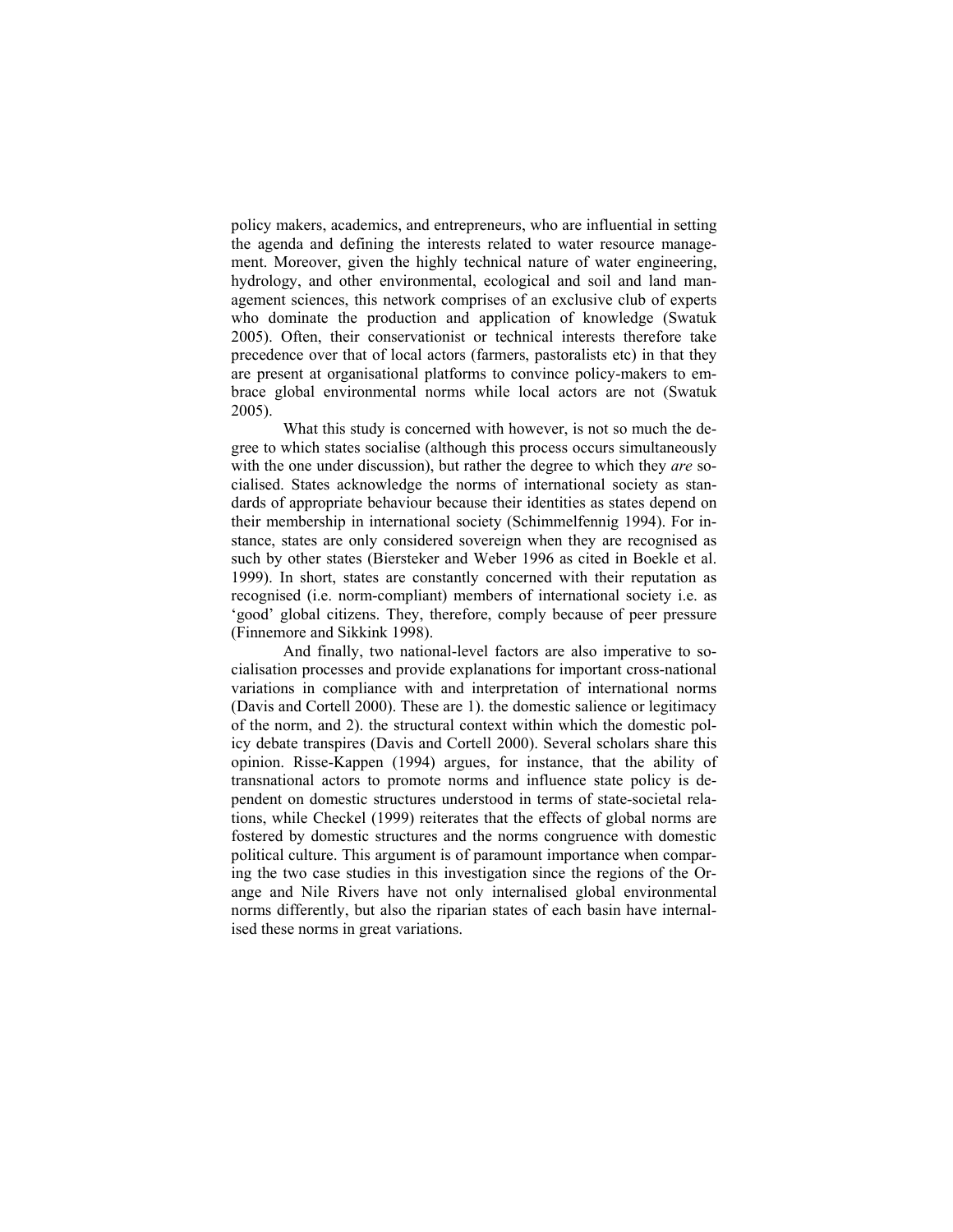#### **Norm Internalisation**

Upon examining how norms shape a state's behaviour, that is, how norms are communicated to actors, are accepted and internalised by them as directions for action, it is imperative to note that socialisation is not an outcome nor does it by definition have to be successful (Schimmelfennig 2000). The fact that it may not be a smooth process is a significant point for this investigation since it would be improbable to expect an easy transition from international norm to the domestic level, even when there is apparent conformity with the new norm. State compliance will almost certainly be patchy and pockets of resistance of varying strengths and oppositional capacities to the new norm should be expected.

 If socialisation however, is successful, the actor internalises the expectations of behaviour i.e. beliefs and practices, imparted to him by its social environment" (Schimmelfennig 2000; Boekle et al. 1999). It "acknowledges the institutionalised modes of thought and behaviour as correct, makes them 'its own' and brings its interests and preferences into line with them" (Schimmelfennig 1994 as cited in Boekle et al. 1999). In this study internalisation is therefore defined as "…the adoption of social beliefs and practices into the actor's own repertoire of cognitions and behaviours" (Schimmelfennig 2000).

 A fully socialised actor, for instance, regards these adopted beliefs and practices as his/her own and follows them autonomously (Finnemore and Sikkink 1998; Schimmelfennig 2000). This does not, however, mean that internalisation is devoid of deviant desires or behavioural preferences, but rather that internal sanctioning mechanisms are sufficiently effective to prevent deviant preferences from evolving into norm-violating actions (Axelrod 1986; Schimmelfennig 2000). Indeed internalisation exists on a continuum of degrees, going from "…a situation in which the actor has to rely heavily on the effectiveness of internal sanctioning mechanisms to a situation in which such mechanisms are not needed because the social beliefs and practices are unchallenged" (Schimmelfennig 2000).

 To reiterate, not only do different states react differently to the same global norm but the mechanisms by which norms are internalised within states, or perhaps, the combination of conditions under which global norms are influential, vary greatly from state to state. Following from this perspective, an exploration of the political context in which norm diffusion has been attempted is therefore vital.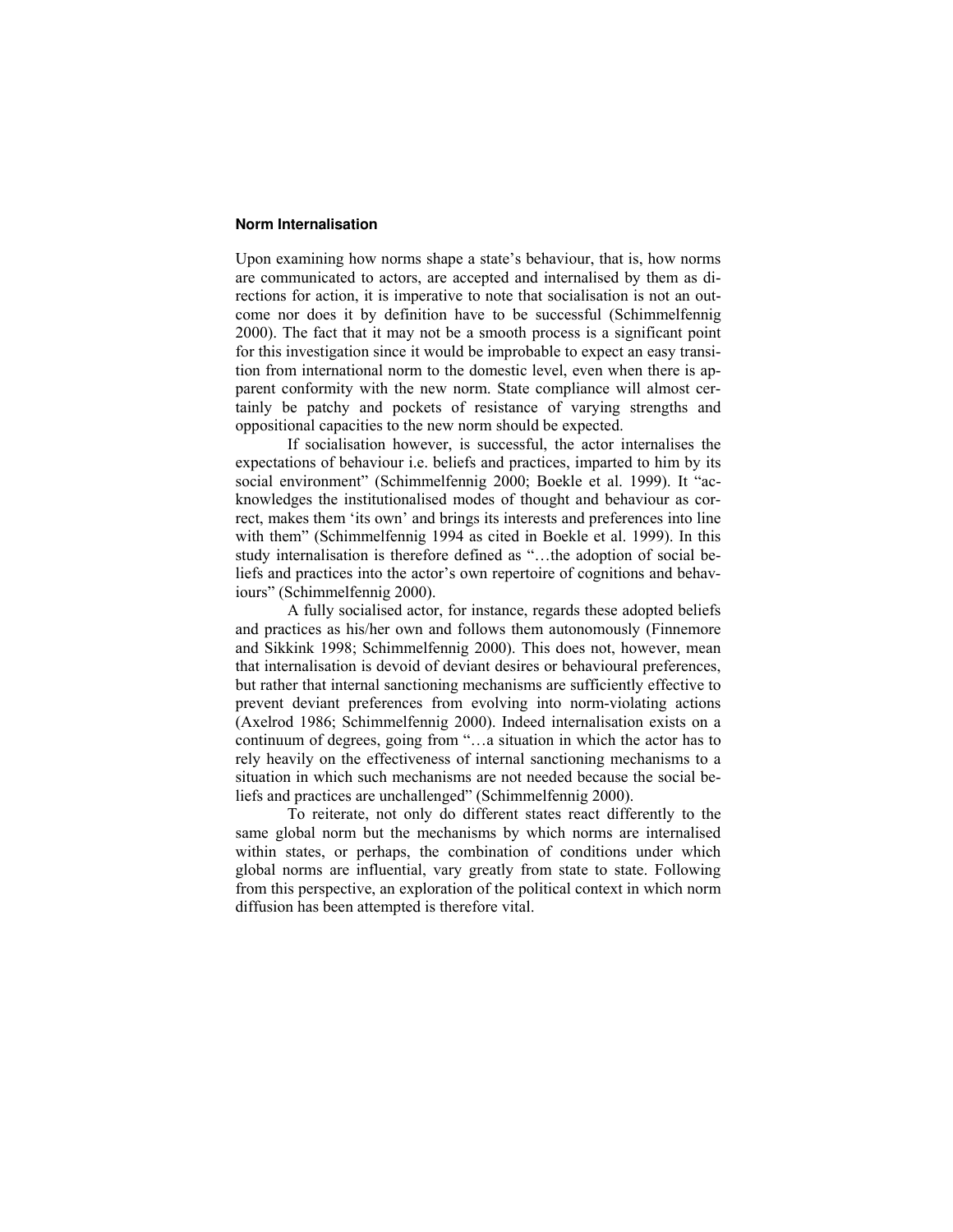#### **Case Study 1: The Orange River**

The transboundary management of the Orange River is led by its four riparian states i.e. South Africa, Botswana, Lesotho and Namibia, with South Africa having the largest part of the basin (Meissner 2000) and subsequently dominating multilateral relations. Institutional development within the basin has been fragmented but successful where it has occurred, reaching degrees of sophistication not evident in any southern African basins (Turton 2003). Indeed, today, there is a comparatively high level of collaboration not only between states, but also between sovereign states and non-state entities (Meissner 2000). Technical co-operation is particularly dominant in the basin (Meissner 2000). Additionally, in parallel with technical collaboration, political institutions and agreements have also been enacted (Meissner 2000). Yet, whilst collaboration in the Orange River basin has been predominantly of a technical nature (as opposed to environmental or conservationist), multilateral collaboration makes for easier socialisation of environmental norms of transboundary co-operation since the mechanisms and organisational platforms which foster and facilitate norm diffusion are already in place.

 This environment of collaboration began with the establishment of the Southern African Regional Commission for the Conservation and Utilisation of the Soil (SARCCUS) in 1948 (Turton 2003). SARCCUS has ten standing committees, one of which deals with water (Ohlsson 1995). Another key bilateral agreement was the Lesotho Highlands Water Project (LHWP) treaty signed in 1986. Since then an array of bilateral agreements and treaties characterised riparian relations within the basin until a multilateral basin-wide agreement was reached between all riparian states in 2000, known as the Orange-Senqu River Commission (ORASECOM) Agreement (Treaty 2000).

 Similarly with the Nile River, where bilateral agreements precede multilateral agreements, norm diffusion is expected to be influenced by this dynamic. For example, certain hydropolitical conditions favouring bilateral regimes have typically included situations where hegemonic states with a high resource need (such as Egypt and to a lesser extent, South Africa) prefer to enter into bilateral arrangements, because under such conditions, they are more likely to have their national interest served (Turton, 2003: 214). On the other hand, hydropolitical conditions favouring multilateral regimes include situations where other riparian states, with high resource needs but in a low-order riparian position, prefer a multilateral basin-wide approach, with a preference for well-defined legal norms such as equitable and reasonable utilisation and the no harm principle as central components, because these best serve their own national aspirations (Tur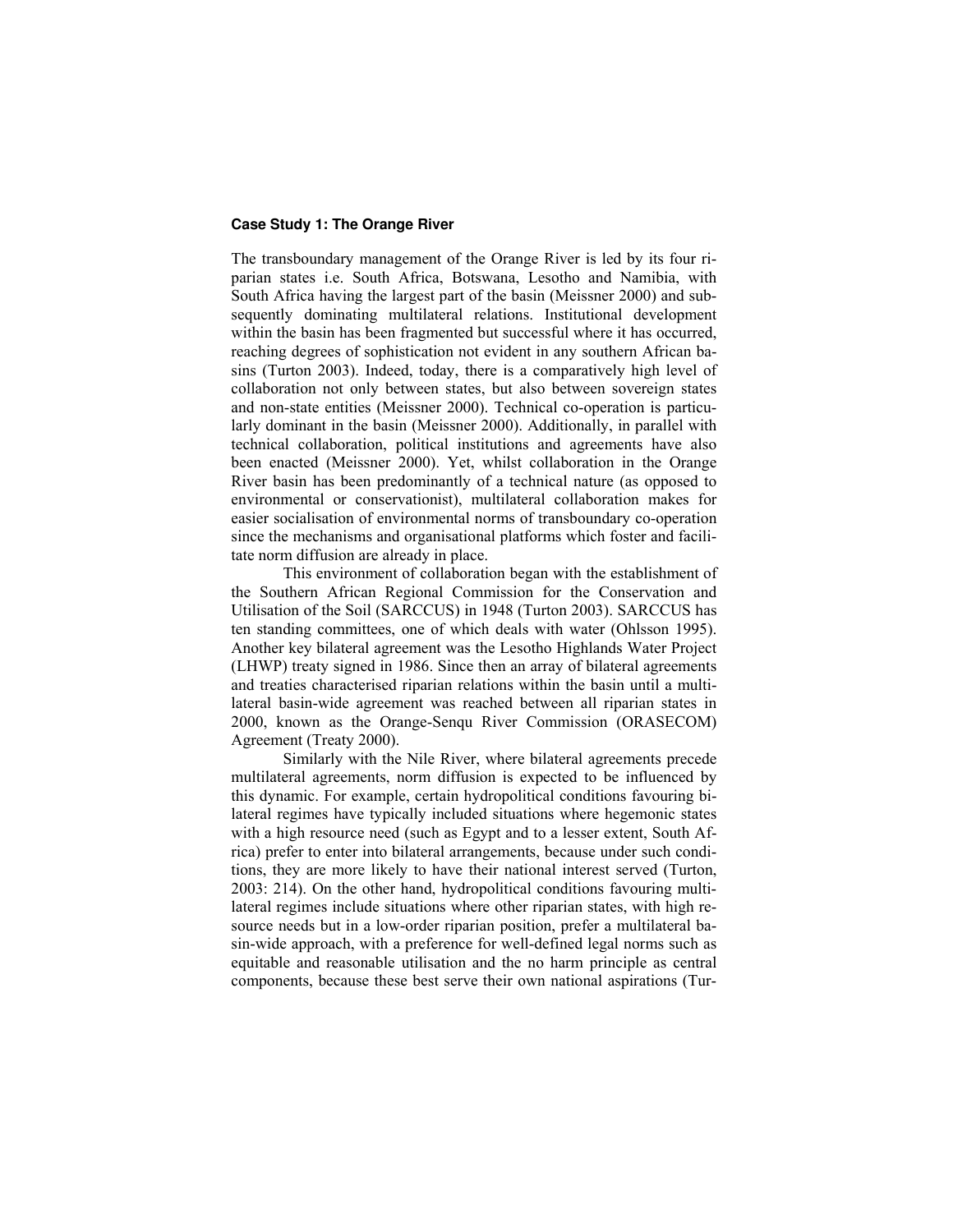ton, 2003: 214). Yet, this dynamic fails to explain South Africa's surge to foster multilateral relations in the last decade. An arguably plausible explanation for this lies in the domestic political and social context of riparians.

#### *Mapping the Domestic Contexts of Riparians*

Given their comparable levels of water scarcity (with Lesotho being the exception), South Africa, Namibia, Botswana and Lesotho present distinct colonial experiences, political cultures, and levels of economic development, which allow the present analysis to engage with a wide variety of domestic configurations.

 South Africa's current domestic milieu in terms of water policy is best described as transitional. The defining impact of Apartheid in shaping the political culture of South African society is a key factor in understanding how transboundary co-operation as a normative framework has emerged in South Africa. Typified by the Water Act of 1956, the legacy of Apartheid left with it a centralised system that allocated water for development in the agricultural sector, and economic development to the benefit of White South Africans (Burns, Funke, Nortje, Findlater, Turton, Weaver, and Hattingh 2007).

 Indeed, the evolution of South Africa's domestic water policy reflects a shift in mindset toward sustainable resource utilisation since the implementation of the Water Services Act of 1997 and the National Water Act of 1998 (Burns et al. 2007). In contrast to former water legislation, which was managed and governed from a strong demand-side perspective and was employed as a political tool in crafting the South African socioeconomic landscape, the current policy is characterised by a strong sense of sustainability as well as the need to balance both human and ecological needs (Burns et al. 2007). Moreover, four basic principles underlie South Africa's new water legislation, which have ramifications for its management of its transboundary waters as well: decentralisation, equitable access, efficiency and sustainability (Burns et al. 2007).

The South African domestic context therefore allows for greater norm emergence of transboundary co-operation i.e. the political transformation in South Africa and the increasing collaboration of southern African countries to advance economic development more uniformly throughout the region, as well as the structural context within which the domestic policy debate transpires i.e. the trend towards a more integrated management of water resources, as promoted by South African water law.

 Additionally, other regional developments have fostered regional integration between African states, such as the creation and development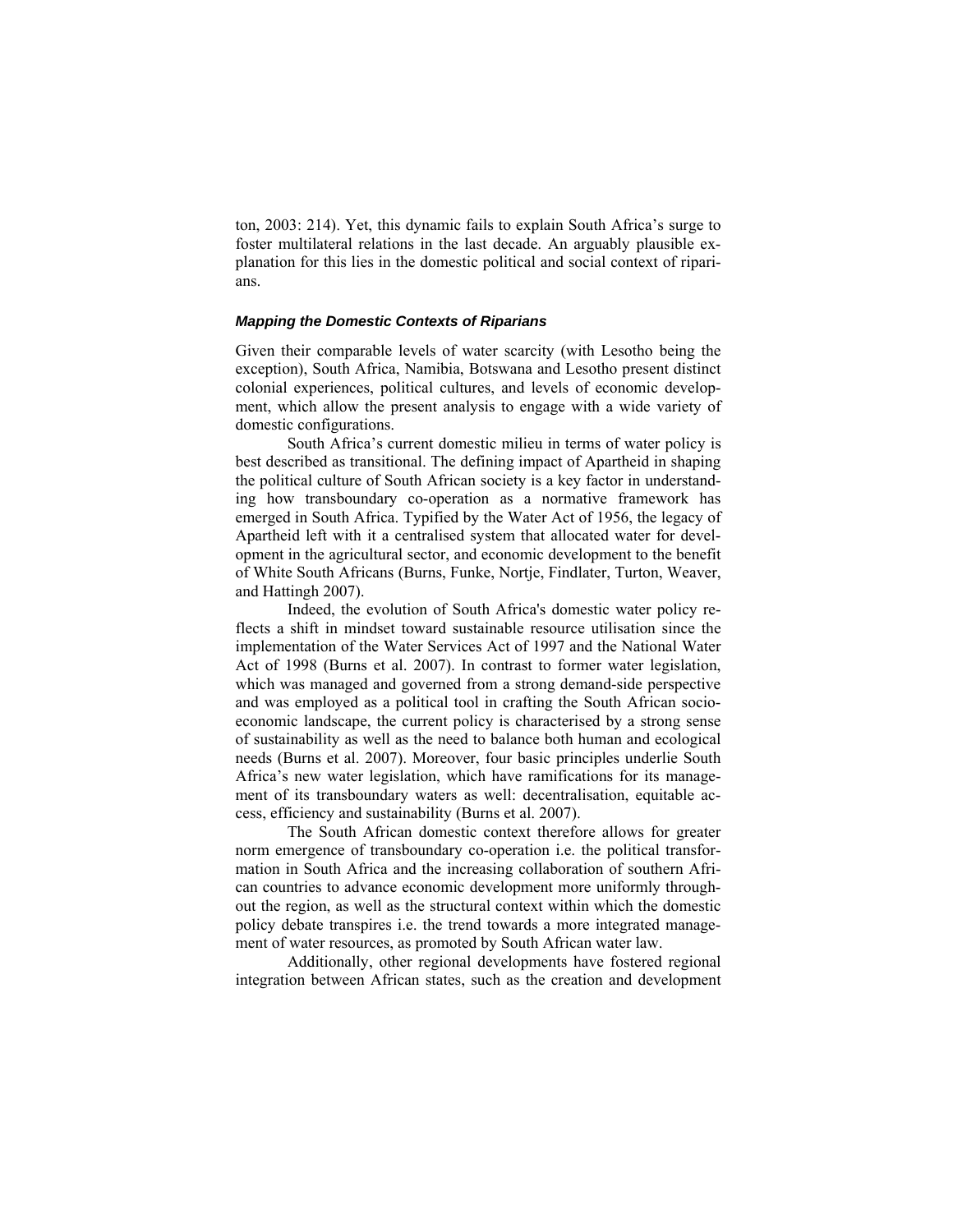of the Southern African Development Community (SADC) and subsequently the SADC Water Division, and its incorporation of South Africa in 1994; the establishment of the African Union (AU) in 1999; the New Partnership for Africa's Development (NEPAD); and the African Ministerial Council on Water. These multilateral institutions have created a context in which multilateral co-operation regarding water resources form a small part of a much wider series of co-operation efforts (Kranz, Interwies and Vidaurre 2005) and have thus provided organisational platforms for global norm emergence of transboundary co-operation. Indeed it can be argued that the susceptibility of the region to transboundary co-operation norms in management of the Orange River can be attributed to a general regional and global trend towards multilateralism. States comply with normative codes of conduct through membership to regional institutions since their identity and reputation depends on their compliance.

 Lesotho's national water resource policy has also undergone changes with its National Environmental Policy being approved in 1998. While Lesotho does not face the kind of water stress that haunts its three co-riparians contributing over 40% of the stream flow from 5% of the total basin area, it does have distribution problems with water transfer being its main concern (Kranz et al. 2005). As such it relies on South Africa's interbasin transfer schemes (ITBs), the most well-known being the Lesotho Highlands Water Project (LHWP). It is therefore no coincidence that Lesotho's Environmental Policy prioritises the need for joint co-operation in transboundary issues, public participation as well as the promotion of the research and conservation of shared water course systems and resources with neighbouring countries in the SADC region (Kranz et al. 2005).

Much like its two co-riparians mentioned above, Namibia initiated water reforms after independence in 1990, shortly after the release of Nelson Mandela. The Water and Sanitation Policy dates from 1993, and includes broad sectoral objectives which include the availability of affordable water to all Namibians, the equitable improvement of services through a joint effort by government, beneficiaries and community involvement, and the acceptance of mutual responsibility to mention a few (Kranz et al. 2005). It deserves to be highlighted that whilst relations between South Africa and Namibia are peaceful and present, a border disagreement as a result of a colonial agreement between Britain and Germany, has not been resolved. The fact that this unresolved issue has not resulted in increased tension suggests that water resource management is deeply embedded within normative values of a co-operative nature.

 Botswana's presence in transboundary/multilateral relations regarding the Orange River has been minimal prior to the ORASECOM Agreement, partly due to the fact that it contributes no stream-flow and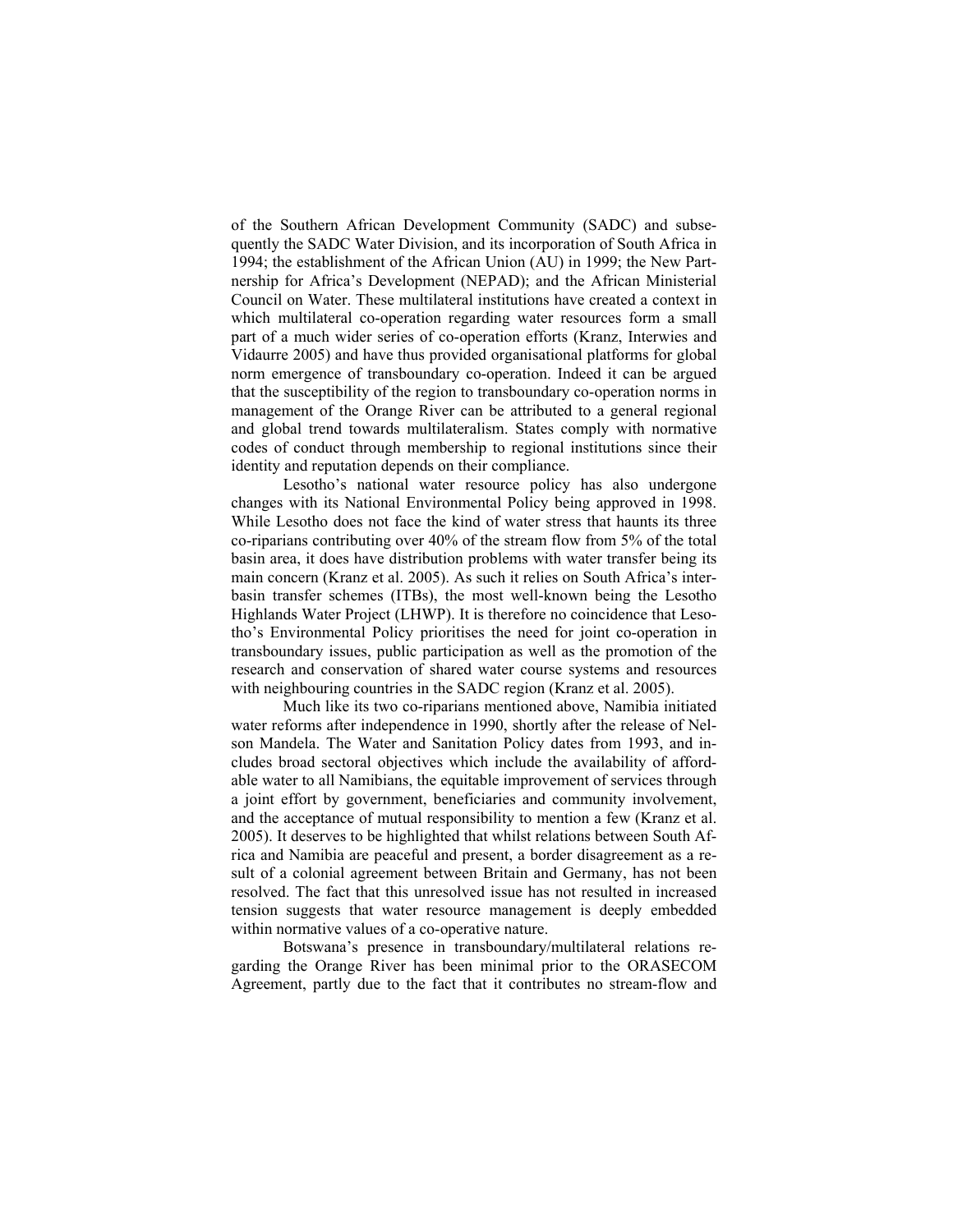makes no use of the water from the Orange River (Turton 2003). Despite this, however, Botswana is still a recognised riparian state. Turton (2003) argues that this provides Botswana with a wider range of diplomatic options by allowing concessions to be granted to other riparian states in return for political support in other river basin agreements where they have a greater strategic interest such as in the Limpopo and Okavango River basins.

Finally, global norm entrepreneurs exist in both formal and informal institutions that aid in the socialisation process of global environmental norms. The most prominent organisational platform used to convince African heads of state to embrace new norms is the African Union (AU), created largely to facilitate and expedite the process of integration in the continent to enable it to play its rightful role in the global economy (Kranz et al. 2005). Indeed, it has been argued that the AU exerts influence through its Commissioner for Agriculture and Water by, for example, determining the political framework and influencing the complete development agenda of the Water Programme of NEPAD (Wirkus and Böge 2005). Along with the AU and NEPAD, the African Ministerial Council on Water (AMCOW), formed in 2002 also aims to provide supra-regional coordination of water resource management although it still needs to develop into this role institutionally (Kranz et al. 2005). Regionally, SADC, through the SADC Water Division has provided a sound organisational platform for norm entrepreneurs within the region in fostering greater socialisation of transboundary co-operation, particularly by monitoring the implementation of the Protocol on Shared Water Resources, and the creation and implementation of the SADC Regional Strategic Action Plan on Integrated Water Resources Development and Management (RSAP-IWRM).

 Additionally, domestic norm entrepreneurs exist within the domestic environment of riparians, which try to push domestic norm-based change through the state. Since Lesotho's domestic landscape contrasts with the other three water scarce riparians, formal actors within Lesotho are involved in a different way in the issues that drive ORASECOM (Kranz et al. 2005). The Lesotho Highlands Development Authority (LHDA) is in charge of the construction and operation of dams and the electricity generation of the LHWP, while the Ministry of Environment, Gender and Youth, the National Environmental Secretariat (NES), the Lesotho Environment Authority (LEA) as well as the Lesotho Electricity Corporation (LEC) all play integral roles in either environmental issues or electricity generation. In contrast, due to the strategic economic importance of the Orange River for South Africa, more formal actors exist within the South African domestic context; from the Department of Water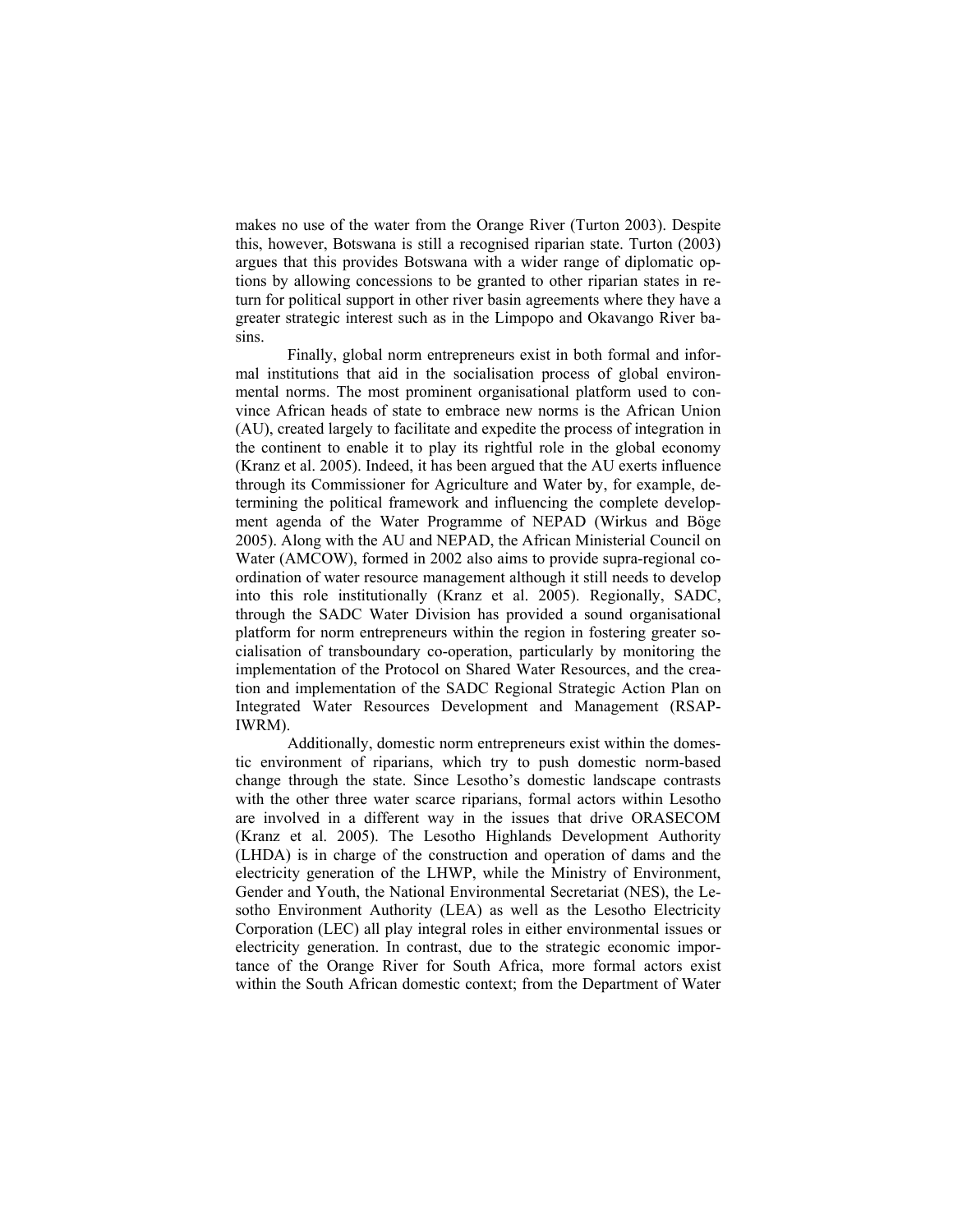Affairs and Forestry (DWAF) who acts as a liaison and as the national counterpart to co-operation projects with international partners, to the very involved epistemic community including a host of research institutions such as the Water Research Commission (WRC), the Council for Scientific and Industrial Research (CSIR), and several South African universities whose mandates are to disseminate knowledge and advise policy formulation.

 Global environmental norm emergence within South Africa has been possible with the help of informal actors, particularly transnational advocacy networks and non-governmental organisations, both international and domestic, organisational platforms. These actors have used persuasion to exert 'moral influence' on state interests and contribute to the attention paid to social issues within this multilateral context. The International Rivers Network (IRN), for example, has become extremely active in the LHWP, focusing on social issues such as the resettlement of villagers and problems regarding the delivery of promised compensation, as well as the new social issues created through reallocation and building projects. Through the socialisation of transboundary co-operation norms, these social issues have been able to receive greater attention. On the domestic front, South African NGOs such as the Group for Environmental Monitoring (GEM) was created as "…a challenge to the wildlife conservation paradigm of the South African white middle class, and advocates an understanding of the environment in relationship with socio-economic development. Its current programmes address national and global environmental policy and sustainable rural livelihoods; future projects plan to address climate change and environmental law" (Kranz et al. 2005).

 Yet despite the fact that many actors are involved in transboundary management of the Orange River, there is comparatively limited stakeholder and public participation. This is arguably one of the major constraining factors influencing the internalisation of transboundary cooperation norms within the region. While transboundary co-operation as a normative framework has been integrated into domestic political discourse and has been incorporated into the foreign and domestic policies of Orange River riparians, its commonality is also reflective in stakeholder involvement. Several scholars have argued that even NGO involvement only arises in response to negative impacts that transboundary projects have had, most noticeably the LHWP (Kranz et al. 2005; Burns et al. 2007). Many factors have been suggested to explain this lack of participation, among them being the fact that transboundary river management is still at an early stage of implementation, another being that the national water management systems in South Africa and Namibia have undergone major transformations (Kranz et al. 2005). Other scholars attribute limited par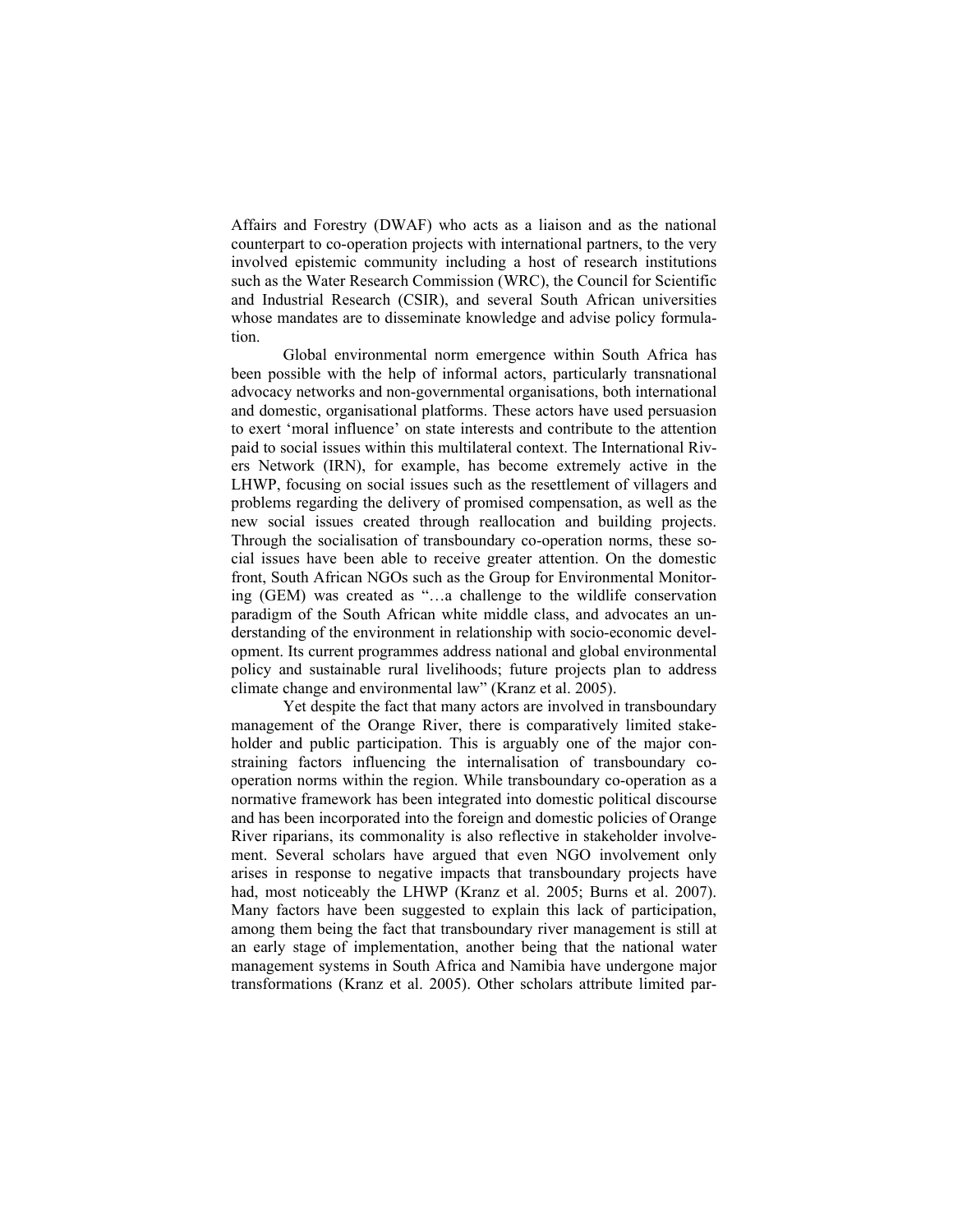ticipation to South Africa's Apartheid legacy that has resulted in the broad South African public not able to develop a strong culture of participation in government processes, nor learn to successfully articulate its interests (Burns et al. 2007). These authors warn that this may lead to a public perception that the government is not effectively responding to people's needs and may in the long run also result in public distrust in government or voter apathy (Burns et al. 2007).

From the brief overview provided, it can therefore be concluded that whilst transboundary co-operation has emerged in Orange River riparians, it has become socialised although not fully internalised within the region. South Africa has a greater strategic dependence on the Orange River than its neighbours and is the largest user accounting for around 82% of the total annual use. This would usually suggest a desire to take unilateral action, particularly since it is the regional hegemon, however, due to the global and regional trend of multilateralism, not only in environmental issues, South Africa has played a leading role in facilitating multilateral action regarding transboundary river management. Indeed, South Africa's role as a critical state has greatly influenced co-riparian compliance, reaching a tipping point, with all riparian states accepting these norms.

 Secondly, the revised national water policies of South Africa, Namibia and Lesotho also acted as catalysts in the emergence of transboundary co-operation since it provided a normative and legal framework for more dialogue between riparians, dissemination of knowledge, expertise and technology although greater public participation and stakeholder involvement are required for it to be fully internalised. In short, the degree to which externally induced transboundary co-operation has been accepted owes largely to regional norms of multilateralism as well as domestic norms of transformation. Transboundary co-operation as a normative framework is portrayed as a framework that 'fits' into existing normative frameworks within the region.

# **Case Study 2: The Nile River**

 $\overline{a}$ 

Nile River basin management exists on a much larger scale in many respects than does the Orange River. Firstly, the Nile River is longer and the river basin is therefore larger. Secondly, Nile River basin management involves many more state actors than does the Orange River, flowing through ten riparian states i.e. Egypt, Sudan, Ethiopia, Kenya, Eritrea<sup>1</sup>,

 $<sup>1</sup>$  Eritrea's role in Nile River basin management has always, and continues to be secondary. Even in</sup> the newly-formed Nile Basin Initiative, Eritrea is not a member but rather participates as a "prospective observer" (Nile Basin Initiative, 2007).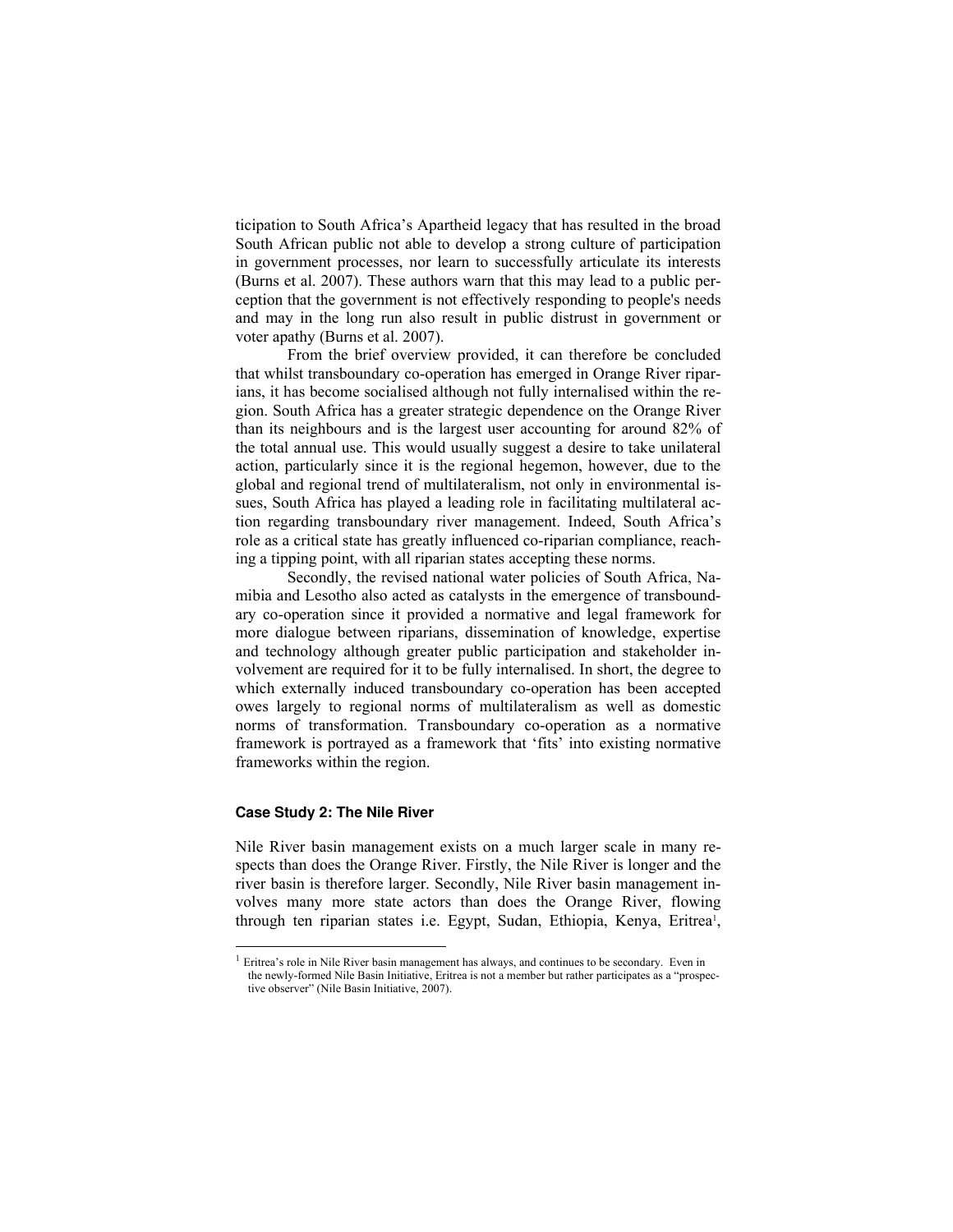Democratic Republic of Congo, Tanzania, Burundi, Rwanda, and Uganda (Waterbury 2002; Abraham 2004; Wolf 1998; Nile Basin Initiative 2007). And thirdly, Nile River basin management has been embroiled in bilateral agreements/treaties and unilateral action for longer than its southern counterpart. All these factors, combined with political instability, tense coriparian relations and a general lack of trust has led to greater resistance to the transboundary co-operation norm in the Nile River basin than it has in the management of the Orange River, with some scholars going so far as to argue that a community of riparians does not exist in the Nile Basin (Waterbury 2002).Waterbury (2002) states that there no accepted norms of group behaviour that could shame riparian states into upholding group action, and that the main frameworks that promote and sustain co-operation are contract and hierarchy. This is arguably due to the fact that externally induced norms of transboundary co-operation have not been fully socialised and internalised and have met with greater resistance.

 In terms of regional multilateral action, several dilemmas are evident. Firstly, existing multilateral (as opposed to the longstanding bilateral) treaty agreements governing the Nile are notably insufficient (Abraham 2003; Mallat 1994; Spiegel 2005). Secondly, many treaty agreements and resulting claims were formed under British colonial rule rather than in a context of independent sovereign states, and their validity is uncertain (Abraham 2003).Thirdly, even the more recent treaties fail to adequately address future factors as climate change, human intervention set to harness the flow of the waters, changes in the flow of the water itself (Abraham 2003) and the growing pollution problem (Tadros 1996-97). And finally, most Nile riparian states do not recognise the existing treaties due to the fact that they were negotiated by colonial powers and not the current, independent sovereign states (Abraham 2003).

 Riparian relations have historically been dominated by allocation and control related to development issues. One such issue was the cotton scheme in Sudan, which required perennial irrigation as opposed to the traditional flood-fed method, and thus, propelled an agreement between Egypt and the UK/Sudan on the use of the Nile waters in 1929 (Transboundary Freshwater Dispute Database 2007). The British assured Egypt its dominant share of the waters, and of the river's average flow of 84 BCM/yr at the time, 48 BCM/yr was allocated to that country while 4 BCM/yr was designated for Sudan, for a ratio of 12:1 (Transboundary Freshwater Dispute Database 2007). Disputes over water rights during this time were minimised or eliminated because of overall British control of the region, however, as the Nile riparians gained independence, riparian disputes became international and more contentious. The core question of historic versus sovereign water rights is complicated by the technical question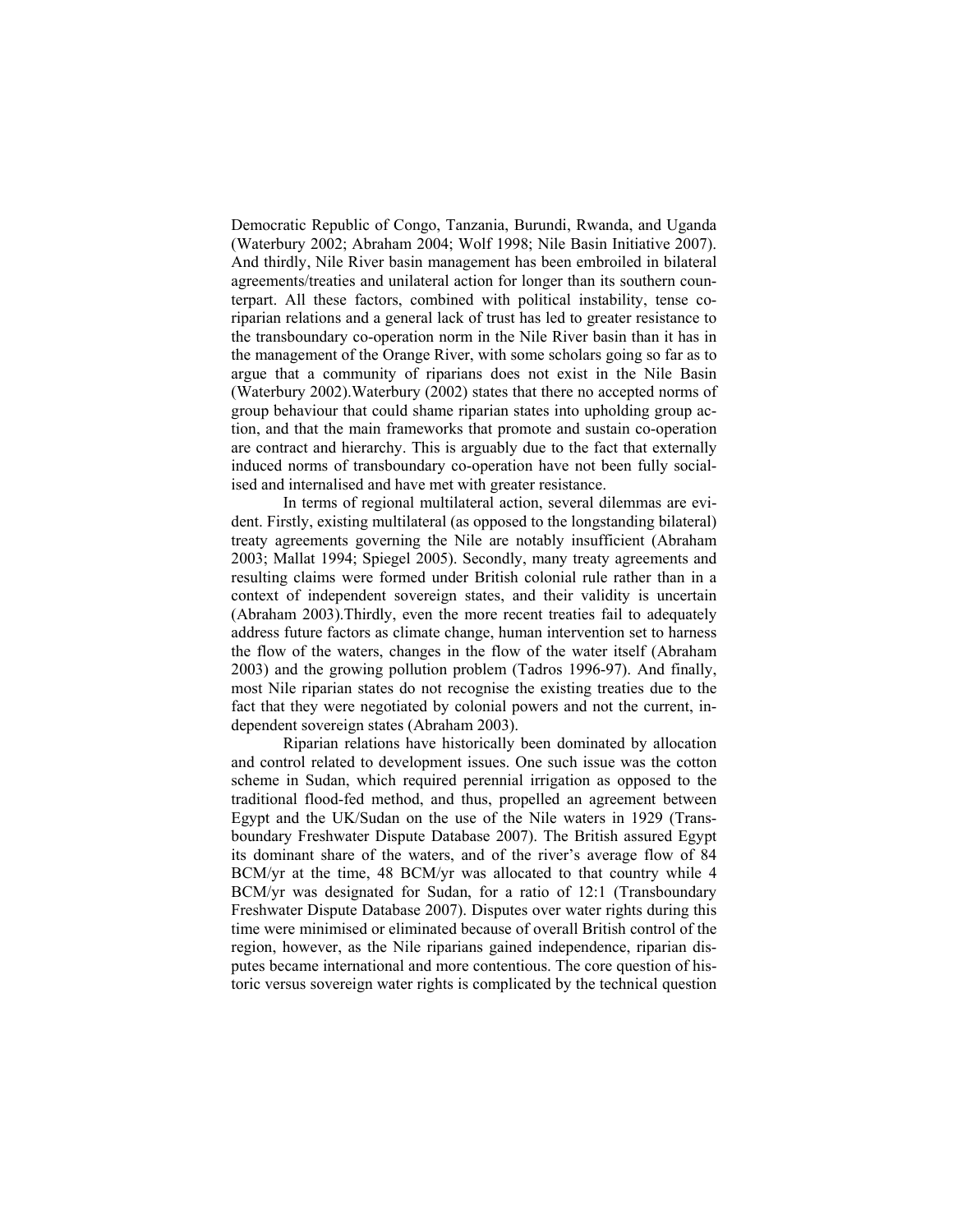of where the river ought to best be controlled, upstream (Ethiopia) or downstream (Egypt) (Transboundary Freshwater Dispute Database 2007).

 One particular bone of contention was that voiced by newly independent Sudan in 1956, which repudiated the 1929 Agreement and demanded an increased share in the Nile waters (Transboundary Freshwater Dispute Database 2007). Simultaneously, Egypt was making plans to construct the Aswan High Dam, whose reservoir would extend into Sudanese territory (McCaffrey 2001 cited in Spiegel 2005). This resulted in the negotiation of the 1959 Agreement between the United Arab Republic and the Republic of Sudan for the Full Utilisation of the Nile Waters (Nile Waters Treaty), which altered the ratio from 12:1 to 3:1 and fully allocated the Nile flow between the two states (Spiegel 2005).

 The fact that the nine other Nile riparian states were not party to these agreements became increasingly problematic as they also gained independence from the UK. As previously mentioned, Ethiopia has never recognised the validity of the 1959 agreement, while Egypt has continued to assert the no harm doctrine (there may be no harm done to a state's watercourse that might affect its natural flow thus implying that an upstream state such as Ethiopia may do nothing that might affect the natural flow (quantity and quality) of the water into downstream Egypt) and its historical claim to the Nile (Spiegel 2005).

 The Nile Basin has therefore been a global hotspot for potential conflict over water resources for several decades now and many a multilateral initiative aimed at co-operation has failed or has been nullified by riparian states. Added to this, there has been a range of broader political disputes, both inter and intrastate, that has touched on Nile issues and complicated the situation (Brunee and Toope 2002 cited in Spiegel 2005), a lack of trust between states due to historical ethnic/religious/cultural cleavages being a key obstacle.

 However, the past two decades saw several developments made in multilateral management of the Nile Basin that indicate an emerging spirit of co-operation. As a result of burgeoning multilateral institutions, initiatives such as the Nile Basin Initiative (NBI) formed in 1999 and its successor, the Nile Basin Commission (Nile-COM), and task groups/committees such as an intergovernmental Technical Co-operation Committee for the Promotion of Development and Environmental Protection on the Nile (TECCONILE), transboundary co-operation has seeped into the region, however, with slightly less ease of socialisation than it has had in Southern Africa. This is partly due to the fact that the interest in the Nile at the political level differs greatly among the Nile riparians, as national water plans tend to be designed in isolation, accompanied by a significant level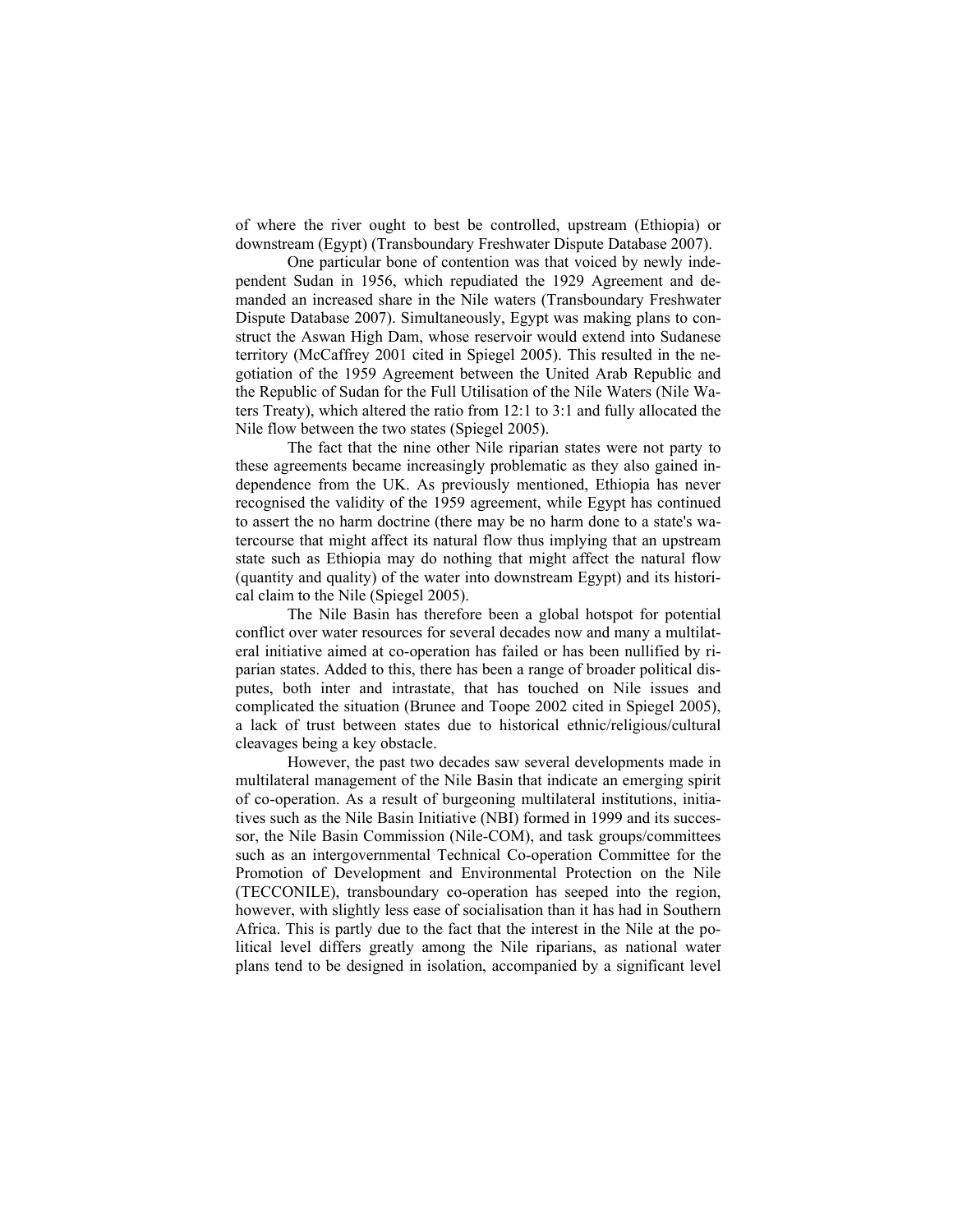of political distrust and a lack of information (Brunee and Toope 2002 as cited in Spiegel 2005).

 The difficulty at which transboundary co-operation had at regional acceptance in the Nile is evident in the unwillingness by some riparian states to ratify the UN Convention on the Law of the Non-Navigable Uses of International Watercourses (Spiegel 2005). According to a UN Press release, Sudan and Kenya voted for the UN Convention; Egypt, Ethiopia, Rwanda, and Tanzania abstained; Burundi voted against; and Uganda and Zaire were absent (Press Release GA/9248 1997).

 The UN Convention acts as a useful analytical tool and offers much value as a framework as well as an indicator for the acceptance and impact of transboundary co-operation. According to Spiegel, one of its assets is its focus on co-operation largely devoid of political influence (Spiegel 2005). The author argues that since the Nile basin suffers from a large inequality of political and economic power in its members, by creating a "community of interest," the UN Convention focuses on the Nile River itself and its outreach into its communities rather than on the diverse, individual, political players who divide and control the distribution of its waters (Spiegel 2005). This argument assumes the normative appropriateness of transboundary co-operation as a 'good' norm, however its internalisation at a regional and domestic level is not as straightforward because of the multiplicity of stakeholders and therefore meanings attached to water and the distribution thereof.

## **Conclusion**

This paper has attempted to provide a brief overview of global environmental norm emergence in the Nile and Orange River regions and its effect on the redefining of state interests. Through the constructivist discussion of norms, several key tenets deserve reiteration. Firstly, the salience of the global norm is extremely significant in determining its strength of internalisation and impact. Indeed, transboundary co-operation has a comparatively greater salience and intersubjectivity in southern Africa than it does in the Nile River basin with more actors in favour of the norm, and a greater distinction between appropriate and inappropriate behaviour being made in southern Africa. Secondly, in analysing norm emergence there is a need to identify who the norm entrepreneurs of a global norm are and also, the make-up of the norm-entrepreneurs or advocacy coalitions who try to push domestic norm-based change through the state and how they do so. A closer look at epistemic communities and political elites is therefore warranted for further research particularly as they pertain to the neopatrimo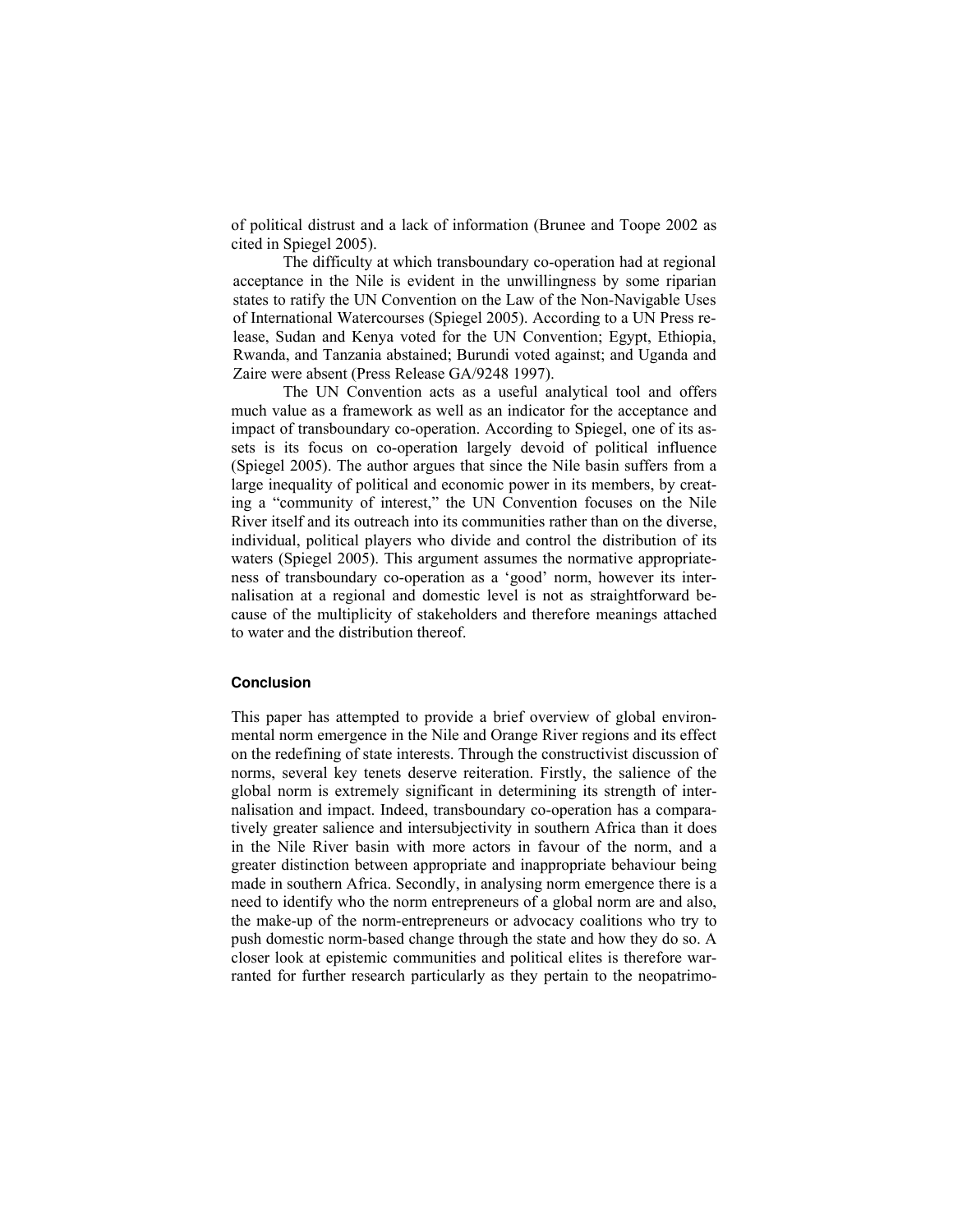nial nature of sub-Saharan African states. Thirdly, there is no easy transition from international norm to the domestic level, even when there is apparent conformity with the new norm as was evident in the Orange River basin and to a lesser extent in the Nile. State compliance will almost certainly be patchy and pockets of resistance of varying strengths and oppositional capacities to the new norm should be expected. And finally, exploration of the political context in which norm diffusion is attempted is vital since it helps to explain variance in regional norm internalisation.

 It has become clear that transboundary co-operation as a normative framework has proven useful in integrating international, regional and local levels of river system management, however, consolidation of multiple interests has been one of its greatest challenges. Greater stakeholder involvement and public participation proves a daunting task particularly at the risk of forming vacuous regional institutions merely as lip service to the international community under the guise of accommodating for a multiplicity of interests. It is perhaps equally important to analyse domestic contexts in order to assess the manner in which this will translate into implementation.

# **Bibliography**

- Abraham K (2004) Nile Dilemmas: Hydropolitics and Potential Conflict Flash points. The Ethiopian International Institution for Peace and Development and the Horn of Africa Democracy and Development International Lobby, Addis Ababa.
- Abraham K (2003) Nile Opportunities: Avenues towards a Win-Win Deal*.* The Ethiopian International Institution for Peace and Development and the Horn of Africa Democracy and Development International Lobby, Addis Ababa.
- Axelrod R (1986) An Evolutionary Approach to Norms. *American Political Science Review*. 80(4):1095-1111.
- Boekle H, Rittberger V, Wagner W (1999) Norms and Foreign Policy: Constructivist Foreign Policy Theory. Center for International Relations/Peace and Conflict Studies. No. 34A. <http://www.unituebingen.de/uni/spi/taps/tap34a.htm> (1 September 2007).
- Brunée J, Toope, S (2002) The Changing Nile Basin Regime: Does law matter? *Harvard International Law Journal*. 43: 105-159.
- Burns M, Findlater K, Funke N, Hattingh H, Nortje K, Turton A, Weaver A (2007) Redressing inequality: South Africa's new water policy. *Environment.* 4 January 2007. <http://www.encyclopedia.com/doc/1G1-162791286.html>. (1 September 2007).
- Cass L (2005) Measuring the Domestic Salience of International Environmental Norms: Climate Change Norms in German, British, and American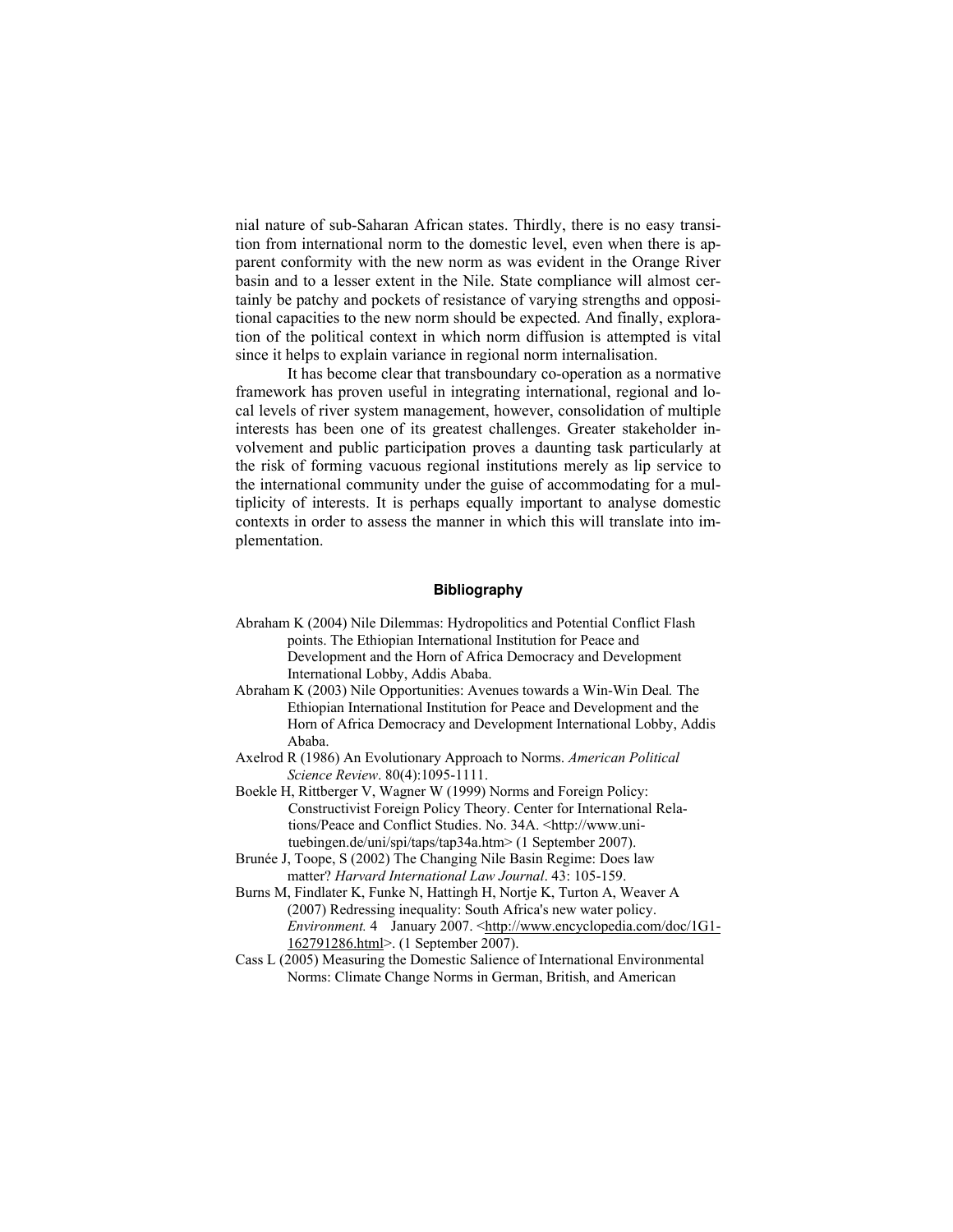Climate Policy Debates*.* International Studies Association, Honolulu.<http://www.allacademic.com/meta/p69575\_index.html> (12 September 2007).

- Checkel J (1999) Norms, Institutions and National Identity in Contemporary Europe. *International Studies Quarterly*. 43:83-114.
- Davis J, Cortell A (2000) Understanding the Domestic Impact of International Norms: A Research Agenda." *International Studies Review*. 2(1): 65-87.
- Davis J, Cortell A (1996) How Do International Institutions Matter? The Domestic Impact of International Rules and Norms *International Studies Quarterly*. 40(4): 451-478.
- Dimitrov R (2005) Hostage to Norms: States, Institutions and Global Forest Politics. *Global Environmental Politics.* 5(4): 1-24.
- Dimitrov R (2002) Water, Conflict, and Security: a conceptual minefield. *Society & Natural Resources*. 15(8): 677-692.
- Elgstrom O (2000) Norm negotiations. The construction of new norms regarding gender and development in EU foreign aid policy *Journal of European Public Policy*. 7(3): 457-476.
- Finnemore M, Sikkink K (2001) Taking stock: the constructivist research program in international relations and comparative politics. *Annual Review of Political Science*. 4:391–416.
- Finnemore M, Sikkink K (1998) International Norm Dynamics and Political Change. *International Organization*. 52(4): 887-917.
- Gourevitch P (1978) The Second Image Reversed: The Institutional Sources of Domestic Politics. *International Organization*. 32(4): 881-911.
- Howard P (2004) Why not invade North Korea? Threats, language games, and US foreign policy. *International Studies Quarterly*. 48: 805-828.
- Keck M, Sikkink K (1998) Activists beyond Borders: Advocacy networks in international politics. Cornell University Press, Ithaca and London.
- Kranz N, Interwies E, Vidaurre R (2005) Review on Transboundary Regimes: The Orange-Senqu Basin. Contribution to Deliverable 1.3.1 of the NeWater Project, Berlin.
- Lach D, Ingram H, Rayner S (2005) Maintaining the Status Quo: How Institutional Norms and Practices Create Conservative Water Organizations. *Texas Law Review*. 83(2027): 2027-2053.
- Mallat C (1994) Law and the River Nile: Emerging International Rules and the Sharia'h." In Howell, Allan, J (eds). The Nile: Sharing a Scarce Resource. Cambridge University Press, Cambridge.
- McCaffrey S (2001) The Law of International Watercourses. Oxford University Press, Oxford.
- Meissner R (2000) The Case of the Orange River. *Conflict Trends*. 2000(2): 24- 27.
- Nile Basin Initiative *(*2007) NBI Factsheet.
	- <http://www.nilebasin.org/index.php?option=com\_content&task=view&i d=12&Itemid=41>. (1 September 2007).
- Ohlsson L (1995) Introduction: The role of water and the origins of conflict. In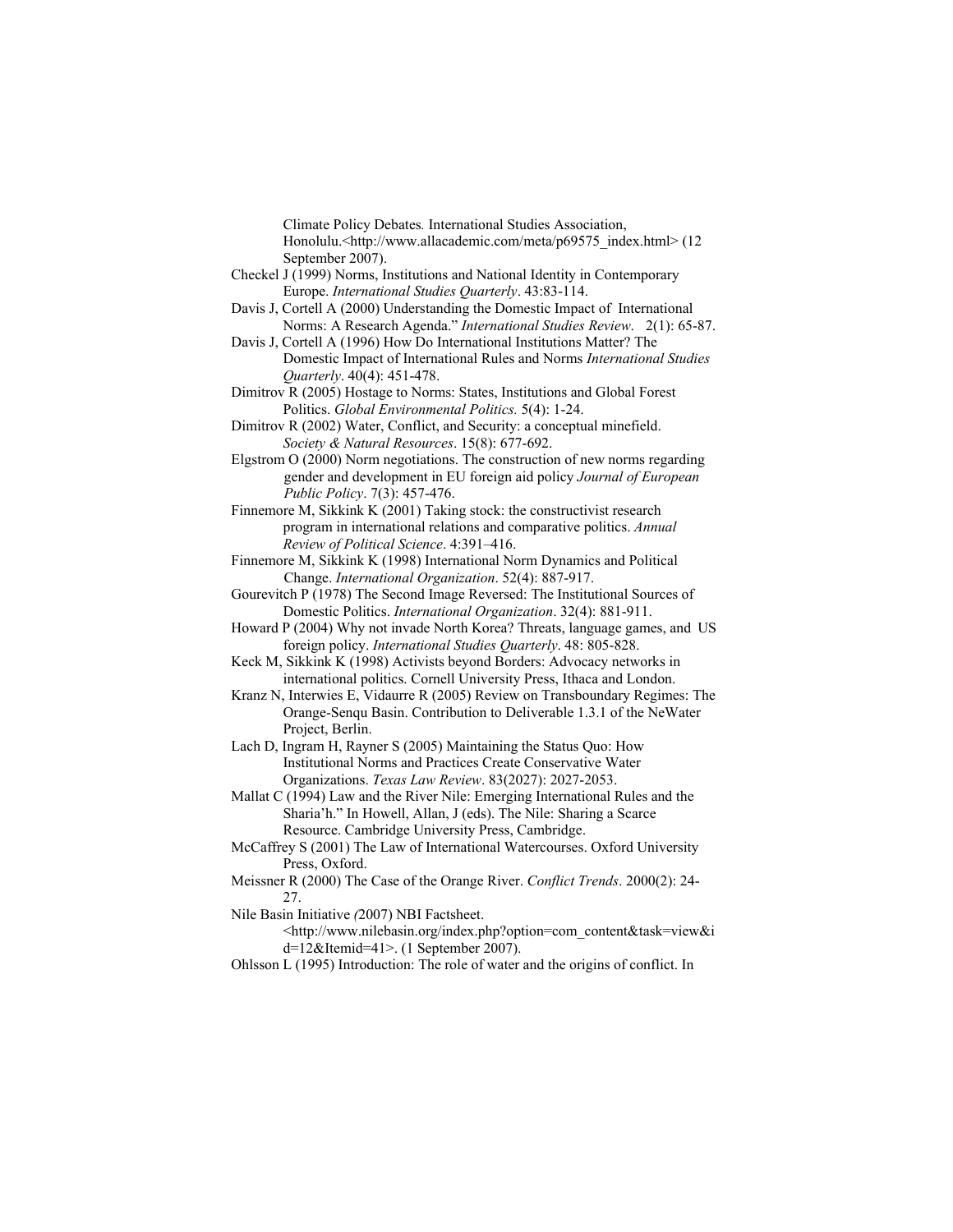Ohlsson L (ed). Hydropolitics: Conflicts over water as a development constraint. Zed Books, London.

- Press Release GA/9248 (1997) General Assembly Adopts Convention on Law of Non-Navigable Uses of International Watercourses. 12 May 1997. <http://www.un.org/News/Press/docs/1997/19970521.ga9248.html> (1 July 2007).
- Risse-Kappen T (1994) Ideas Do Not Float Freely: Transnational Coalitions, Domestic Structures and the End of the Cold War. *International Organization*. 48(2): 185-214.
- Schimmelfennig F (2000) International Socialization in the New Europe: Rational Action in an Institutional Environment. *European Journal of International Relations*. 6(1):109-139.
- Scholz J, Stiftel B (eds) (2005) Adaptive Governance and water Conflict: New Institutions for Collaborative Planning. Resources for the Future, Washington D.C.
- Spiegel C (2005) International Water Law: The Contributions of Western United States Water Law to the United Nations Convention on the Law of the Non-Navigable uses of International Waercourses. *Duke Journal of Comparative and International Law*. 15: 333-361.
- SLIM Policy Briefing (2004) Ecological Constraints in Sustainable Management of Natural Resources. Social Learning for the Integrated Management and Sustainable Use of Water at Catchment Scale. Briefing No.1. SLIM, London.
- Swatuk L (2005) Political Challenges to Sustainably Managing Intra-Basin Water Resources in Southern Africa: Drawing Lessons from Cases. In Wirkus, L (ed) Water, Development and Co-operation – Comparative Prospective: Euphrates-Tigris and Southern Africa. Bonn International Centre for Conversion, Bonn.

<http://www.sas.ac.uk/commonwealthstudies/resource/040924%20%20p aper%20for%20waternet51.doc> (13 April 2007).

- Tadros N (1996-1997) Shrinking Water Resources: The National Security Issue of this Century. *Northwestern Journal of International Law & Business*. 17: 1091-1103.
- Transboundary Freshwater Resources Database (2007) The Nile Waters Agreement.

 <www.transboundarywaters.orst.edu/projects.casestudies/nile\_agreement .html> (15 March 2007).

- Treaty (2000) Agreement Between the Governments of the Republic of Botswana, the Kingdom of Lesotho, the Republic of Namibia, and the Republic of South Africa on the Establishment of the Orange-Senqu River Commission. Signatory Document, signed by Representatives of the Four Governments, Windhoek.
- Turton A (2003) The political aspects of institutional developments in the water sector: South Africa and its international river basins. PhD Dissertation. University of Pretoria.
- Turton A, Ohlsson L (eds) (2000) Water scarcity and social stability: